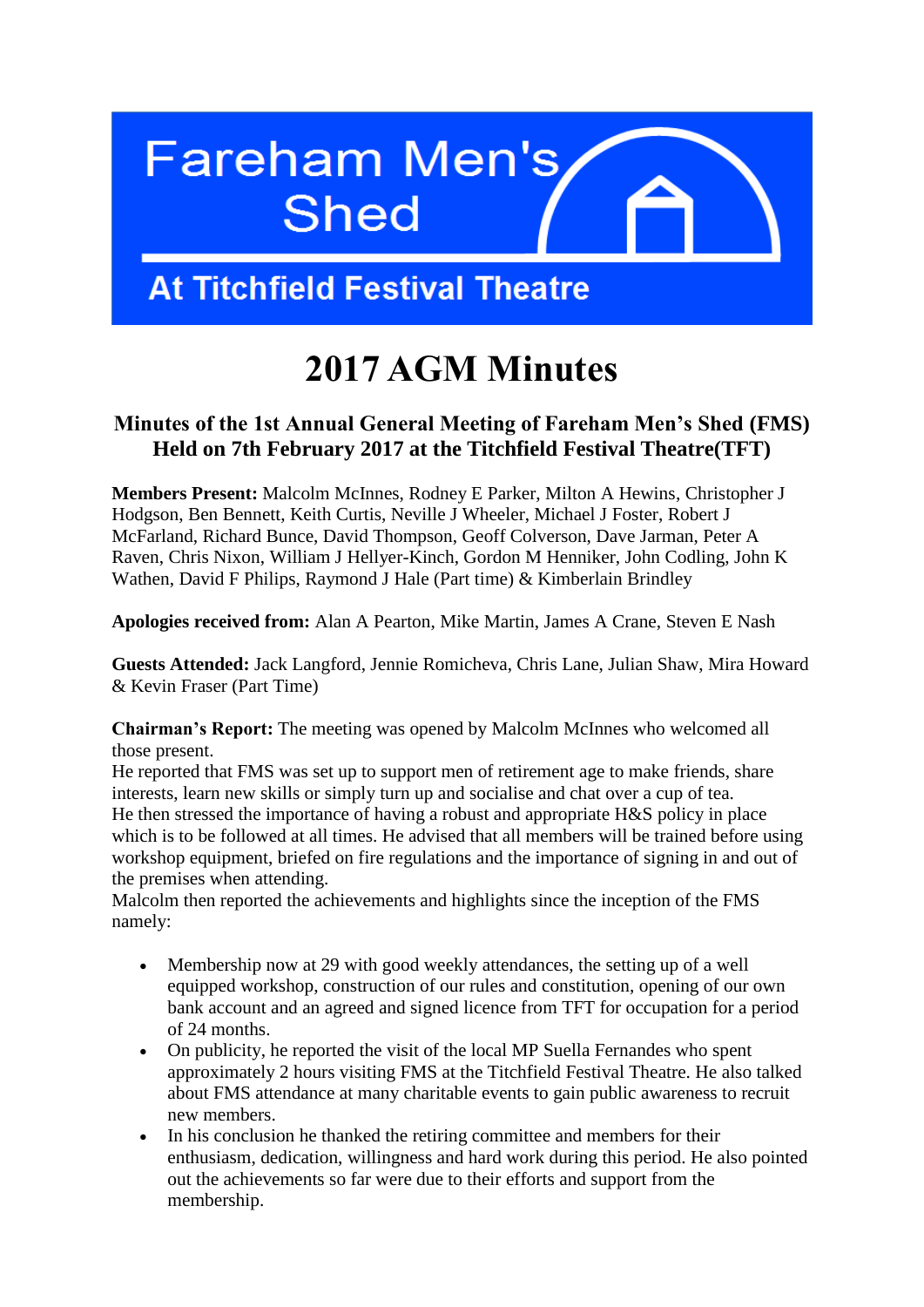- Malcolm thanked Community Action Fareham for all their guidance and support, Titchfield Festival Theatre for the accommodation and signed licence, Mears group and members of the general public for donations of Tools and equipment.
- On the future, the retiring Chairman commented on the need for more space, more subjects of interest, obtaining independent charitable status, 5 days opening for members, fund raising and monetary support from local business and county councils.

#### The report was adopted.

**Community Action Fareham's Report (CAF):** Jenny Romicheva representing CAF, reported that since carrying out a survey across the borough in 2106, there was a great deal of interest shown to form a Men's Shed in the borough of Fareham. After a follow up meeting at the TFT which was attended by 30 people, a committee was formed and TFT was confirmed as the base for FMS. Jenny stated that it was good to see the excellent progress made so far by the members which clearly showed the need for forming the FMS. She also stated that CAF was happy to continue to provide support and advice to the organisation.

**Kevin Fraser – (Titchfield Festival Theatre Report):** Kevin reported that since June '16 there had been a considerable amount of alterations made within the theatre. He apologised for the disruption from the building work but stated good progress had been made. Although the work was started 6 months later than planned, everything is being done to meet targets due to performances starting soon and future productions dates now in place.He thanked FMS members for their hands on help, accepting deliveries and receiving the post. Kevin mentioned he is aware of the request made by FMS for additional space and stated that a reshuffling exercise will take place within the next 6 months which should free up more space. He also indicated that additional parking on either side of the theatre 'could' be available but is subject to successful negotiations with the land owners.

Kevin concluded that he was happy to have FMS on board and sees the organisation as a valuable partnership.

**Treasurer's Report:** Chris Hodgson produced a detailed accounts sheet (see below) which was circulated to all members present. He went on to explain the entries on the sheet and reported that currently there were no planned major expenses. However going forward there were many items of expenses to be considered such as ongoing rent, insurance, increased rent for extra workshop space, upgrade of workshop, purchase of a PAT tester and defibrillator and printing costs. Chris went on say that our aim was to breakaway from CAF and obtain charitable status as this would increase our chances of obtaining grants from local business and councils. Chris informed the meeting that there are two planned events in February and March and FMS planned to attend to recruit new members. He concluded by thanking the membership for their support and said he was looking forward to the coming year and was happy to answer any questions.

There was one question from the floor, asking if the rent included the cost of electricity. Chris replied that it was included.

The report was adopted.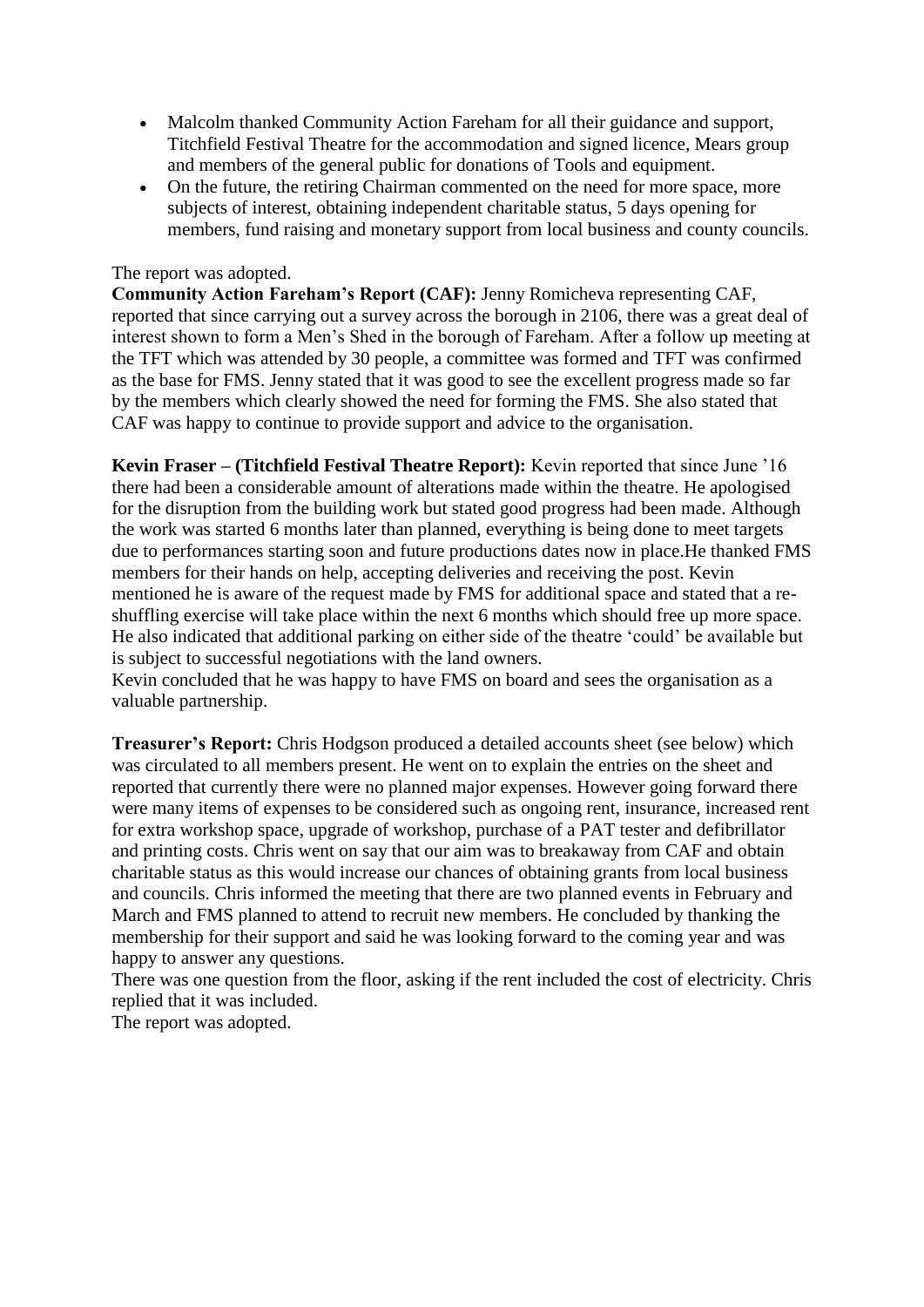| <b>Income</b>                            | <b>Amount</b>   | <b>Expenditure</b>                        | <b>Amount</b> |  |  |
|------------------------------------------|-----------------|-------------------------------------------|---------------|--|--|
| Membership fees                          | £282.50         | Stationary                                | £20.98        |  |  |
| Tea & Coffee donations                   | £270.40         | Meeting costs                             | £58.47        |  |  |
| Donations for help                       | £65.43          | <b>PVC</b> Banner                         | £40.80        |  |  |
| Sale of 2 ladders                        | £70.00          | Gazebo                                    | £50.00        |  |  |
| Sale of 4 G clamps                       | £68.00          | First aid kit, gloves & Torch             | £62.34        |  |  |
| Sale of lathe                            | £50.00          | Electrical sockets, adhesive &<br>padlock | £44.99        |  |  |
| Sale of small grinder & lathe<br>tools   | £15.00          | Wood & fixings                            | £46.32        |  |  |
| Sale of pug mill                         | £321.11         | A board, pin board & filing<br>cabinet    | £25.00        |  |  |
| Sale of tools on e-Bay                   | £36.90          | Fire extinguisher                         | £5.00         |  |  |
| Sale of garden vac less e-Bay<br>charges | £11.49          | Rubber mats from e-Bay                    | £12.50        |  |  |
| Sale of V-block                          | £5.00           | Wire wheels, WD40                         | £14.76        |  |  |
| Sale of scrap metal                      | £100.00         | Printed balloons                          | £19.99        |  |  |
|                                          |                 | Maintenance items                         | £18.06        |  |  |
|                                          |                 | Batteries & electrical spares             | £8.47         |  |  |
|                                          |                 | Emulsion & rollers for roof<br>project    | £19.94        |  |  |
|                                          |                 | Dust extractor adaptors                   | £16.31        |  |  |
|                                          |                 | Fuses                                     | £2.49         |  |  |
|                                          |                 |                                           |               |  |  |
|                                          |                 | <b>TOTAL EXPENDITURE</b>                  | £466.42       |  |  |
|                                          |                 |                                           |               |  |  |
|                                          |                 | Money in the bank                         | £765.50       |  |  |
|                                          |                 | Money held by Treasurer                   | £63.41        |  |  |
|                                          |                 | Money held by CAF                         | £27.50        |  |  |
|                                          |                 |                                           |               |  |  |
| <b>TOTAL INCOME</b>                      | £1,295.83 TOTAL |                                           | £1,295.83     |  |  |
|                                          |                 |                                           |               |  |  |
| BALANCE at 31/12/2016 - £829.41          |                 |                                           |               |  |  |

### **Fareham Men's Shed Accounts 09 May 2016 - 31st December 2016**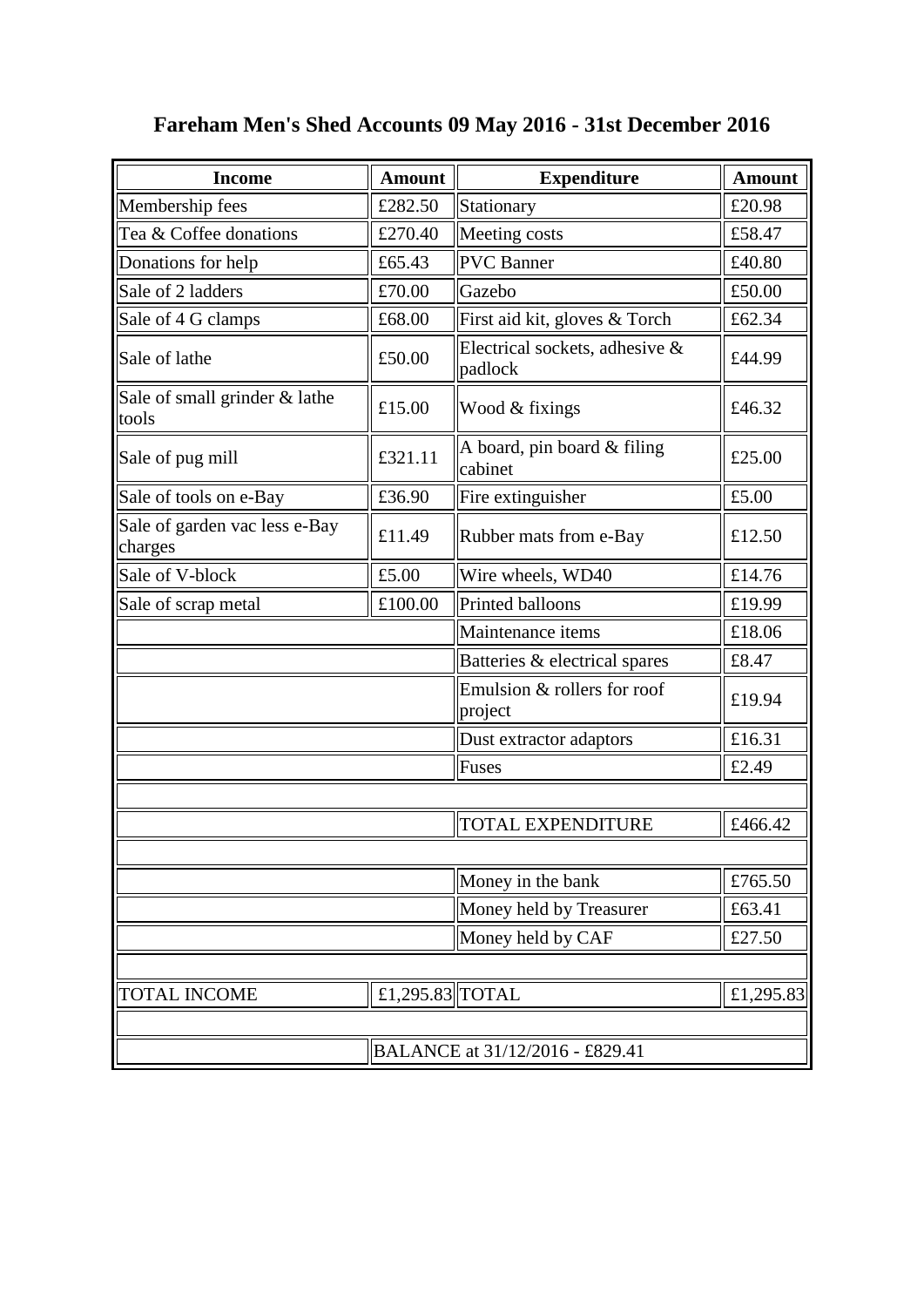**Rule changes:** The following rules were put forward to the meeting for changing (Changes in Bold)

Rule 3.2: Change FMS1 to FMS. Proposed by C Nixon, seconded by M McInnes -Change carried -No objections

Rule 3.6: (Additional wording)-All members are invited to confirm/update personal details (or when personal details change) and renew their subscriptions during January, when renewal forms will be available. Proposed by P Raven seconded by R McFarland -Change carried -No objections

Rule 4.3: (Additional wording) -The membership annual subscription will be recommended by the committee for the following year and will be ratified by majority vote at the AGM. Proposed by N Wheeler seconded by R McFarland -Change carried -No objections

Rule 4.4: The current rule stated- New/returning members joining between February 1st and December 31st shall require to pay £2.50 per remaining months of the year.

The Change proposed -New/returning members joining between February 1st and December 31st shall require to pay £25.00 at any time of the year.

Proposed by R McFarland seconded by G Colverson - Change rejected -Votes were 6 For 16 Against

A proposal was made not to change the current rule-Proposed by G Henniker seconded by D Phillips

A counter proposal was then made by C Nixon to have two joining points in the year 1st January and 1st July.

Therefore, Rule 4.4 changed to - **New/returning members joining on 1st of January shall require to pay £25.00.New members joining on or after the 1st of July shall require to pay £12.50.**

Proposed by C Hodgson seconded by Richard Bunce -Change carried –Votes were 16 For and 6 Against.

Following the discussions on the above changes G Henniker commented that rule 3.1 could be challenged as it stated that 'FMS is open to all interested persons over the age of 55.' indicating that women could also apply for membership.